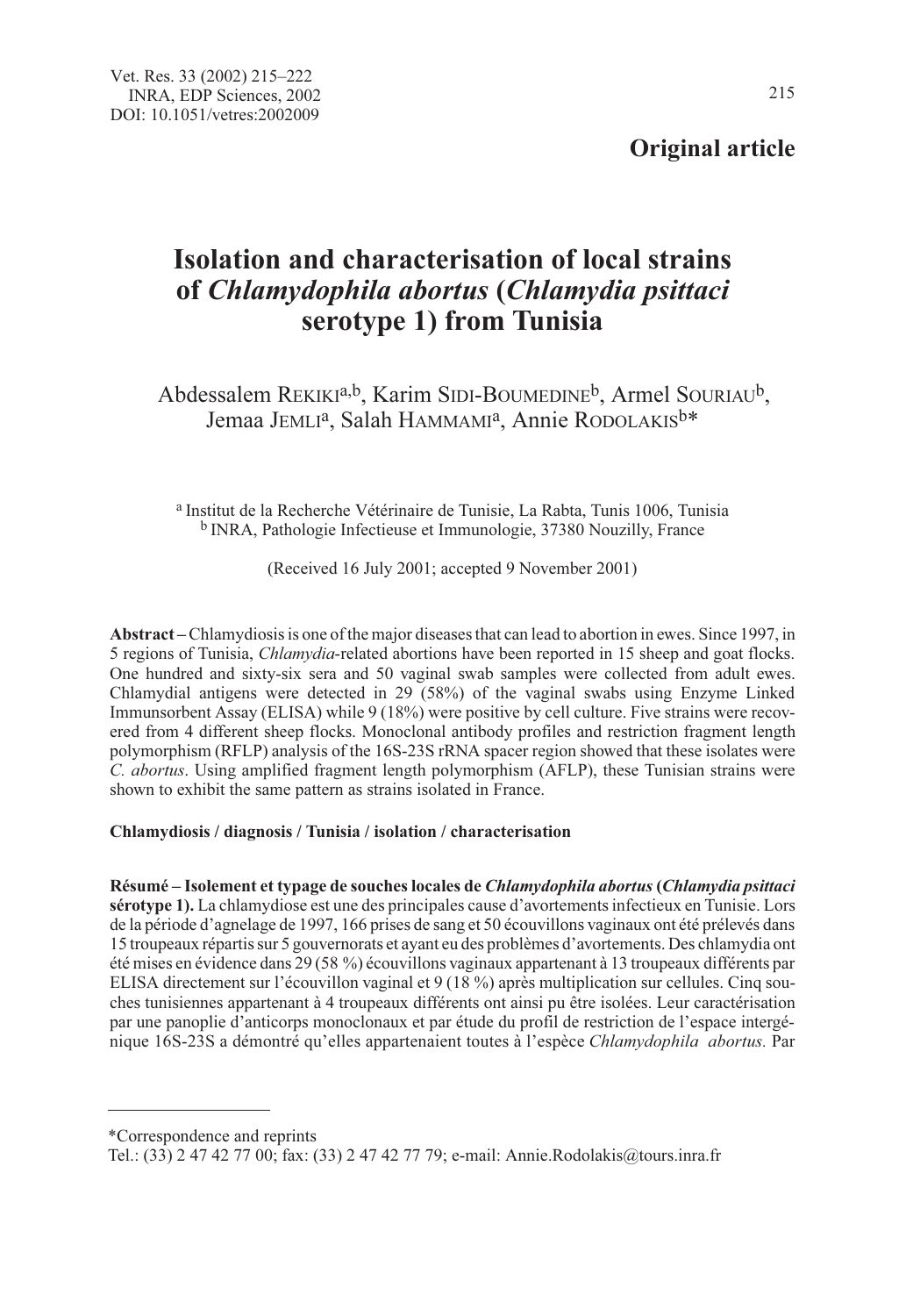amplification sélective de fragment de restriction les souches tunisiennes présentaient le profil caractéristique des souches françaises.

#### Chlamydiosis / diagnostic / Tunisie / isolement / caractérisation

#### 1. INTRODUCTION

The Chlamydiaceae are ubiquitous throughout the world and infect both humans and animals. These obligate intracellular bacteria exhibit a unique life cycle with two morphologically different infectious and reproductive forms: the elementary body (EB) and reticular body (RB) forms [12, 14]. Recently, phylogenetic analysis based on 16S-23S ribosomal RNA sequences has led to the classification of the Chlamydiaceae family into two genera: Chlamydia and Chlamydophila [8]. Chlamydophila abortus corresponds to the strains that previously belonged to serotype 1 of Chlamydia psittaci, the causative agent of enzootic abortion of ewes (EAE). Clinically, EAE is characterized by abortion in the last 5 weeks of pregnancy or the production of weak and generally premature lambs. Abortions due to chlamydial infection have major economic implications in ruminant breeding. In flocks encountering EAE for the first time, abortion may occur in up to 30% of pregnant sheep, and 70% of pregnant goats [18]. In flocks in which EAE is endemic however, abortion rates are lower with annual losses of 5–10%. Fertility rates are also decreased by infection with Chlamydophila abortus [18]. Other manifestations of infection include pneumonitis, arthritis, pericarditis, enteritis, and conjunctivitis [15].

In northern and central Tunisia, small ruminant farming is an essential resource for rural populations. Serological surveys conducted on the sheep flocks in these areas have revealed that of the main investigated causes of abortion (Chlamydiosis, Q-Fever, Brucellosis, Salmonellosis, and Border disease) chlamydial infection was detected in 60% [6]. However no data related to attempts to isolate and characterise C. abortus have been published yet in Tunisia. Therefore, the aim of this work was to isolate and characterise local strains of Chlamydophila in order to compare with strains of different geographical origin.

## 2. MATERIALS AND METHODS

#### 2.1. Samples

In 1997, sheep and goat flocks with a demonstrated problem of abortion were selected for this study. Blood and vaginal swabs were collected from females that had just recently aborted. A total of 166 sera and 50 vaginal swabs were obtained from 15 herds located in 5 different regions of Tunisia (Tab. I). Flocks 13 and 14 (Tab. I) were visited twice and three times respectively after new abortion episodes. The number of sampled animals was not related to the size of the flock. The stage of gestation at which the sampled animals had aborted was recorded. Vaginal swabs were placed directly into transport medium for chlamydiae containing Sucrose-Phosphate-Glutamine buffer (SPG) [22]. They were kept at  $4^{\circ}$ C during transportation, then stored at  $-70$  °C until use.

## 2.2. Isolation of chlamydia and DNA extraction

Bacterial isolation attempts were performed using both plaque assays and blind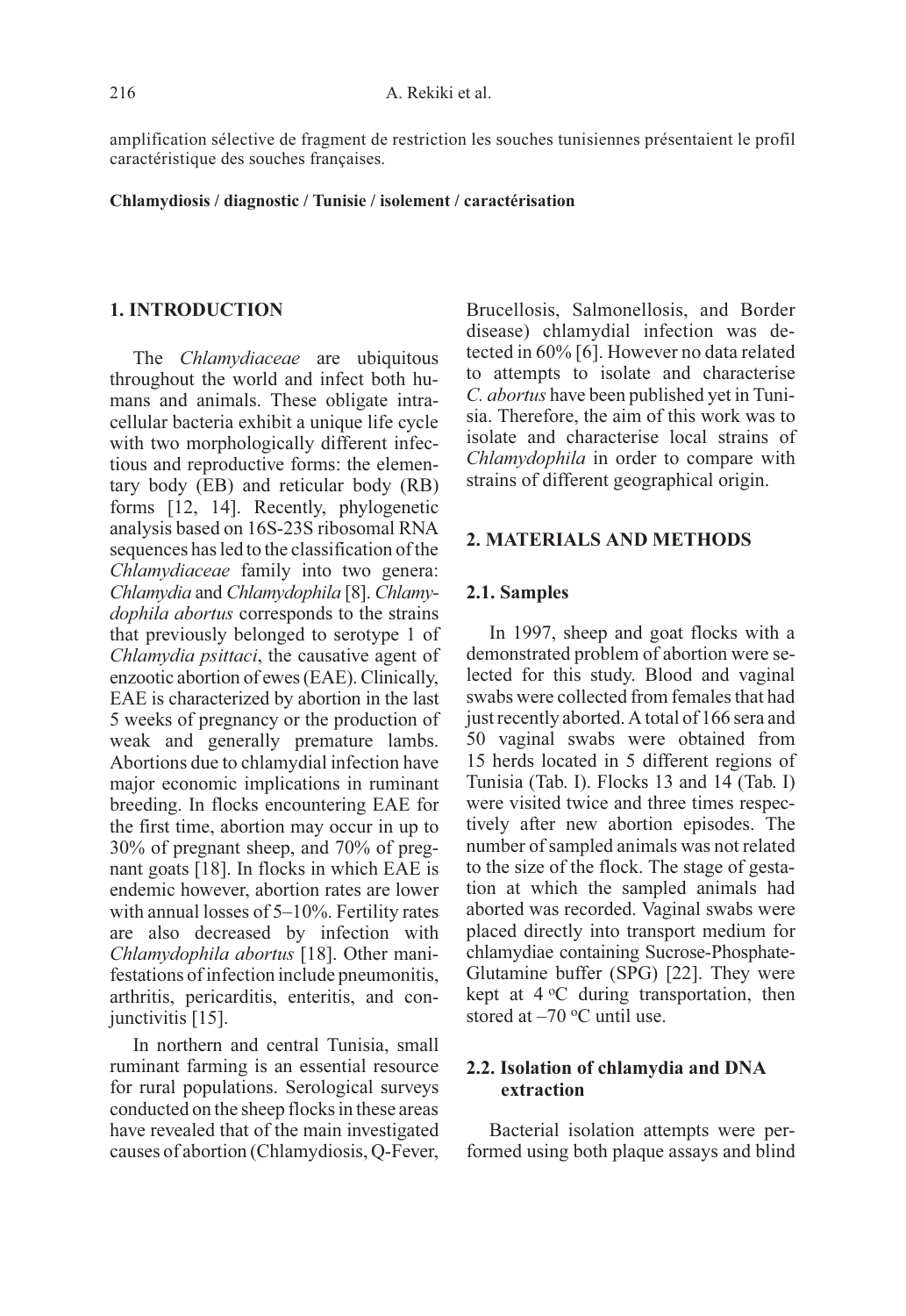| Flocks         |             |                 | Serology (CFT) <sup>a</sup> |                 |                | Detection of antigen by ELISA |                 |  |  |
|----------------|-------------|-----------------|-----------------------------|-----------------|----------------|-------------------------------|-----------------|--|--|
| No.            | No. animals | No. sera tested | titers                      | Ab <sup>b</sup> | Lamb           | VSc                           | CC <sup>c</sup> |  |  |
| Ovine          |             |                 |                             |                 |                |                               |                 |  |  |
| 1              | 54          | 10              | >1/10                       | 1               | $\theta$       | 1                             | $\theta$        |  |  |
| 2              | 300         | 2               | >1/10                       | $\theta$        | 2              | $\overline{2}$                |                 |  |  |
| 3              | 150         | 3               | >1/10                       | $\mathbf{0}$    | 1              |                               | $\theta$        |  |  |
| $\overline{4}$ | 200         |                 | >1/10                       | $\mathbf{0}$    | 1              |                               |                 |  |  |
| 5              | 178         | 10              | >1/10                       | $\mathbf{0}$    | 1              | 1                             | ND              |  |  |
| 6              | 248         | 10              | >1/10                       | 4               | $\theta$       | 3                             | $\theta$        |  |  |
| 7              | 305         | 10              | 1/40(1)                     |                 | $\theta$       | $\theta$                      | ND              |  |  |
| 8              | 202         | 10              | 1/40(1)                     |                 | $\theta$       | 1                             | ND              |  |  |
| 9              | 351         | 13              | 1/40(2)                     | 6               | $\overline{2}$ | 3                             | 1               |  |  |
| 10             | 293         | 5               | 1/40(2)                     |                 | $\theta$       | $\theta$                      | $\theta$        |  |  |
| 11             | 250         | 10              | 1/640(3)                    | 2               | $\theta$       | $\overline{2}$                | 1               |  |  |
| 12             | 239         | 12              | 1/320(8)                    | 8               | $\theta$       | 6                             | 3               |  |  |
| 13             | 250         | 28              | 1/320(7)                    | 5               | 3              | $\overline{4}$                | 2               |  |  |
| 14             | 225         | 32              | 1/160(1)                    | 7               | $\theta$       | 1                             | $\theta$        |  |  |
| Caprine        |             |                 |                             |                 |                |                               |                 |  |  |
| 15             | 14          | 10              | 1/320(1)                    | $\overline{4}$  | $\mathbf{0}$   | 3                             | $\mathbf{0}$    |  |  |
|                |             | 166             |                             | 40              | 10             | 29                            | 9               |  |  |

Table I. Serology and Chlamydial antigen detection in ovine and caprine flocks.

a CFT: Complement Fixation Test (only Highest titers are indicated with corresponding number of samples). bNumber of vaginal swabs collected among aborted (Ab) or lambed (Lam) animals. "Number of samples positive for chlamydial antigen ELISA, directly on vaginal swabs (VS) and after cell culture (CC).

passages on monolayer cell cultures [17]. Vaginal swabs were centrifuged at 4 500 g for 15 min at 4  $\rm{^{\circ}C}$ . For plaque assays, Mc-Coy cell monolayers in P6 (Falcon, Becton Dickinson Lab ware, Franklin lakes, USA) were inoculated with 200 µL of the supernatant. For blind passages, 500 µL were added to McCoy cell monolayers in 25 cm2 flasks (Falcon, Becton Dickinson Lab ware, Franklin lakes, USA). After incubation at 37 °C for 2 h in a 5% CO<sub>2</sub> atmosphere, inocula were removed and replaced with medium. Two blind passages were performed for all cell cultures. Positive cultures and plaque cloned chlamydiae were grown in specific pathogen-free eggs and harvested yolk sacs were frozen at -80 °C. The bacteria were purified according to Caldwell et al. [5] and stored at  $-20$  °C. Genomic DNA was prepared from purified chlamydiae as described by Boumedine and Rodolakis [3].

## 2.3. ELISA

Chlamydial antigens were detected in vaginal swab samples or in cell cultures by ELISA, using a commercial diagnostic kit available for C. trachomatis detection (DAKO diagnostics, IDEIATM, United Kingdom). The IDEIA Chlamydia Test was used as instructed by the manufacturers.

#### 2.4. Microimmunofluorescence (MIF)

An MIF assay was performed as described by Salinas et al. [19] and Chlamydial antigens were detected using different monoclonal antibodies (Mab): RC6C4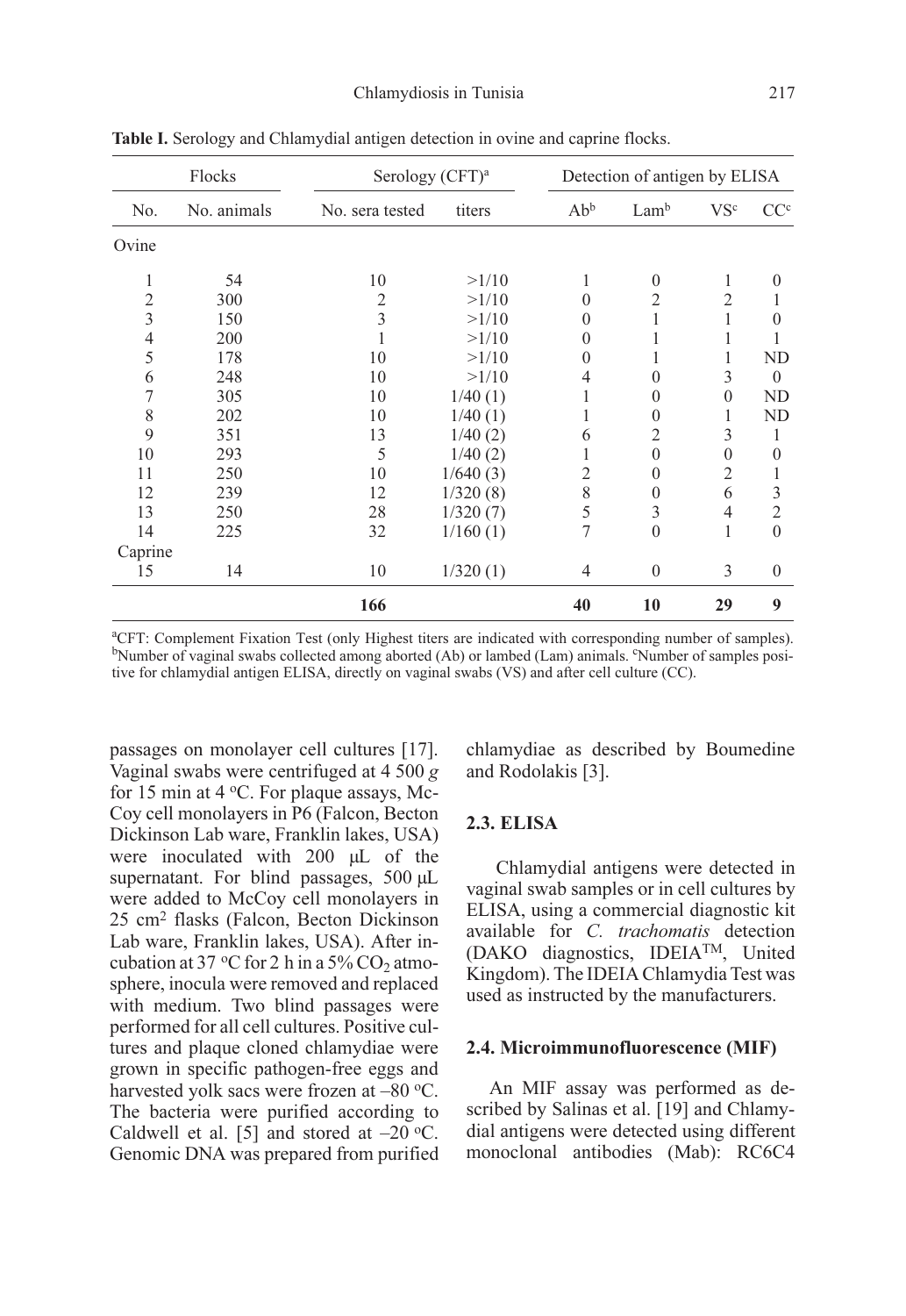(specific for Chlamydiaceae), CA5G11 (specific for C. abortus), [19] and 3DA1A7 (specific for C. pecorum) [20].

## 2.5. Restriction Fragment Length Polymorphism (RFLP) of the 16S-23S rRNA spacer region

RFLP analysis was performed according to Meijer et al. [13]. Briefly, amplified DNA fragments of the intergenic spacer 16S-23S rRNA were digested using Bgl II and Pst I. The resulting fragments were separated by 1.5% agarose gel electrophoresis and stained with an ethidium bromide solution.

## 2.6. Amplified Fragment Length Polymorphism (AFLP)

This technique was performed as outlined by Boumedine and Rodolakis [3]. Briefly, 1–2 µg of purified genomic DNA were added to restriction endonuclease, adapters and T4 DNA ligase (Promega corporation, USA) for 3 h at  $37 \text{ °C}$ . PCR amplification was then performed on 20 ng of the adapted DNA using oligonucleotides complementary to the adapters as primers. Primers with 3 nucleotides extending beyond the adapters at the 3' end were selected (P-GGT). The amplified products were separated by standard horizontal gel electrophoresis on a 1.5% agarose gel in electrophoresis buffer and stained with an ethidium bromide solution. In addition to the 5 isolates, AB7 was used as reference strain for C. *abortus* [10], as well as iB1 strain for C. pecorum [16].

## 2.7. Serology

Demonstration of anti-Chlamydophila antibodies in serum samples employed the Complement Fixation Test (CFT) which uses an antigen (Vetoquinol-Lure-France) that is common to all the members of the Chlamydiacae family. Titters equal to 1/40 were considered doubtful, and those equal or greater than 1/80 were considered positive [15].

## 3. RESULTS

### 3.1. Chlamydial antigen detection

Chlamydiae were detected by ELISA in 29/50 (58%) vaginal swabs from 13 different flocks, 5 of which were positive with the CFT (Tab. I). These vaginal swabs were collected between 0 and 15 days after abortion and on the day following lambing for 6 others. Nine samples/50 from 6 different flocks were positive after culture. Of these, only 5 strains from 4 different ovine flocks were isolated (Tab. II). One strain came from an ewe that had lambed at-term viable lambs. One of these lambs developed conjunctivitis but the chlamydial origin of this conjunctivitis was not investigated.

## 3.2. Characterization

The MIF tests showed that all isolates reacted against Mabs RC6C4 and CA5G11 in the same manner as did the reference strain C. abortus AB7. No reaction was observed with Mab 3DA1A7 specific to C. pecorum (Tab. III). PCR-RFLP analysis with MspI

Table II. Chlamydophila strains isolated in Tunisia.

| <b>Strain</b> | <b>Samples</b> | <b>Location of origin</b> |
|---------------|----------------|---------------------------|
| ABt 5         | Abortion       | Enfhida 14                |
| ABt15         | Lambing        | Enfhida 26                |
| ABt35         | Abortion       | Enfhida 26                |
| MBt34         | Lambing        | Akkara                    |
| ABt sw        | Abortion       | Swayah                    |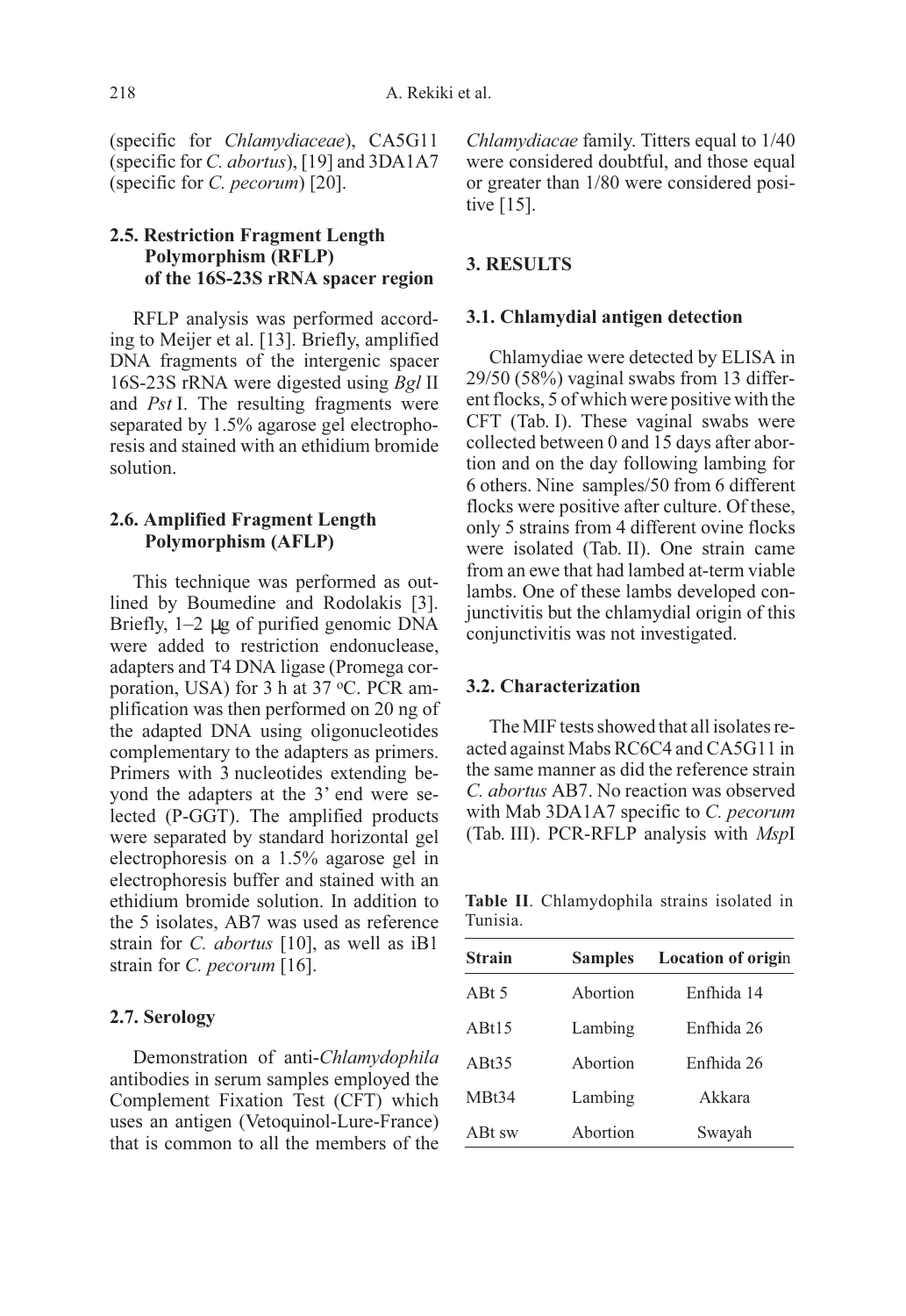| <b>Mab</b>    | <b>Reference strains</b> |          | <b>Tunisian isolates</b> |          |                   |          |               |  |
|---------------|--------------------------|----------|--------------------------|----------|-------------------|----------|---------------|--|
|               | AB7                      | iB1      | ABt 5                    | ABt 15   | ABt <sub>35</sub> | MBt34    | <b>A</b> Btsw |  |
| <b>RC6C4</b>  | $^{+++}$                 | $^{+++}$ | $^{+++}$                 | $^{+++}$ | $^{+++}$          | $^{+++}$ | $^{+++}$      |  |
| <b>CA5G11</b> | $^{+++}$                 | $---$    | $^{+++}$                 | $^{+++}$ | $^{+++}$          | $^{+++}$ | $^{+++}$      |  |
| <b>3DA1A7</b> | $---$                    | $^{+++}$ |                          |          |                   |          | ---           |  |

Table III. Reactivity of monoclonal antibodies (Mab) with selected reference and Tunisians strains of C. abortus using a microimmunofluorescence test.

+++: Bright fluorescence observed at dilution 1:1000. ---: No visible reaction at dilution 1:1000.

or PstI of 16S-23S RNA showed that the restriction profiles of all isolates were the same as the reference strain C. abortus AB7 (Fig. 1). AFLP with the selective primer P-GGT allowed the amplification of two fragments (1 000 bp and 500 bp) from the five Tunisian strains tested and the amplification pattern was similar to the C. abortus reference strain AB7 (Fig. 2).

## 4. DISCUSSION

This study was the first attempt to isolate and characterize chlamydial strains responsible for ovine abortion in different areas in Tunisia.

Chlamydial antigens were detected by ELISA in 58% of the sampled vaginal swabs. All the positive samples had been collected between 0 and 15 days after abortion or on the day following lambing. Chlamydial shedding has been shown to decrease rapidly and become intermittent following abortion [21]. Therefore the vaginal swab results depend on the sampling dates, and negative results might reflect a too late sampling. However, timely collection of samples soon after abortion or lambing is difficult to perform in Tunisia, especially since our laboratory is located far from farmers.

One of the nine ELISAs performed on positive cell cultures was initially negative. This finding of chlamydial isolation techniques proving more sensitive than direct detection by ELISA is in accordance with those in human medicine [2]. However, of vaginal swabs positive by ELISA, only 9 grew out chlamydiae and only 5 strains were isolated. This could be explained mainly by the death of the organisms during transport to the laboratory as chlamydiae are very fragile when extracellular [22, 23]. In addition, the sampling conditions in the field were not optimal. In human medicine, patient sampling collection occurs rapidly, under ideal conditions, and in close proximity to the diagnostic laboratory.C. abortus was isolated from two ewes, which had lambed at-term viable lambs. This emphasises the fact that C. abortus can induce latent infections. These apparently healthy but infected sheep may shed chlamydiae, and are therefore a potential source of contamination for other flocks and pregnant women [4].

Only 5 of the 13 flocks from which ELISA positive vaginal swabs were sampled, were positive to CFT. This is probably due to the time of sampling, as we have previously shown that antibodies sometimes decreased at the time of abortion or lambing and reached their higher level 4 to 6 weeks latter [11]. For this purpose it is recommended to performed serological diagnosis of abortion 3 to 6 weeks after abortion and lambing [15] as in Q fever also it is possible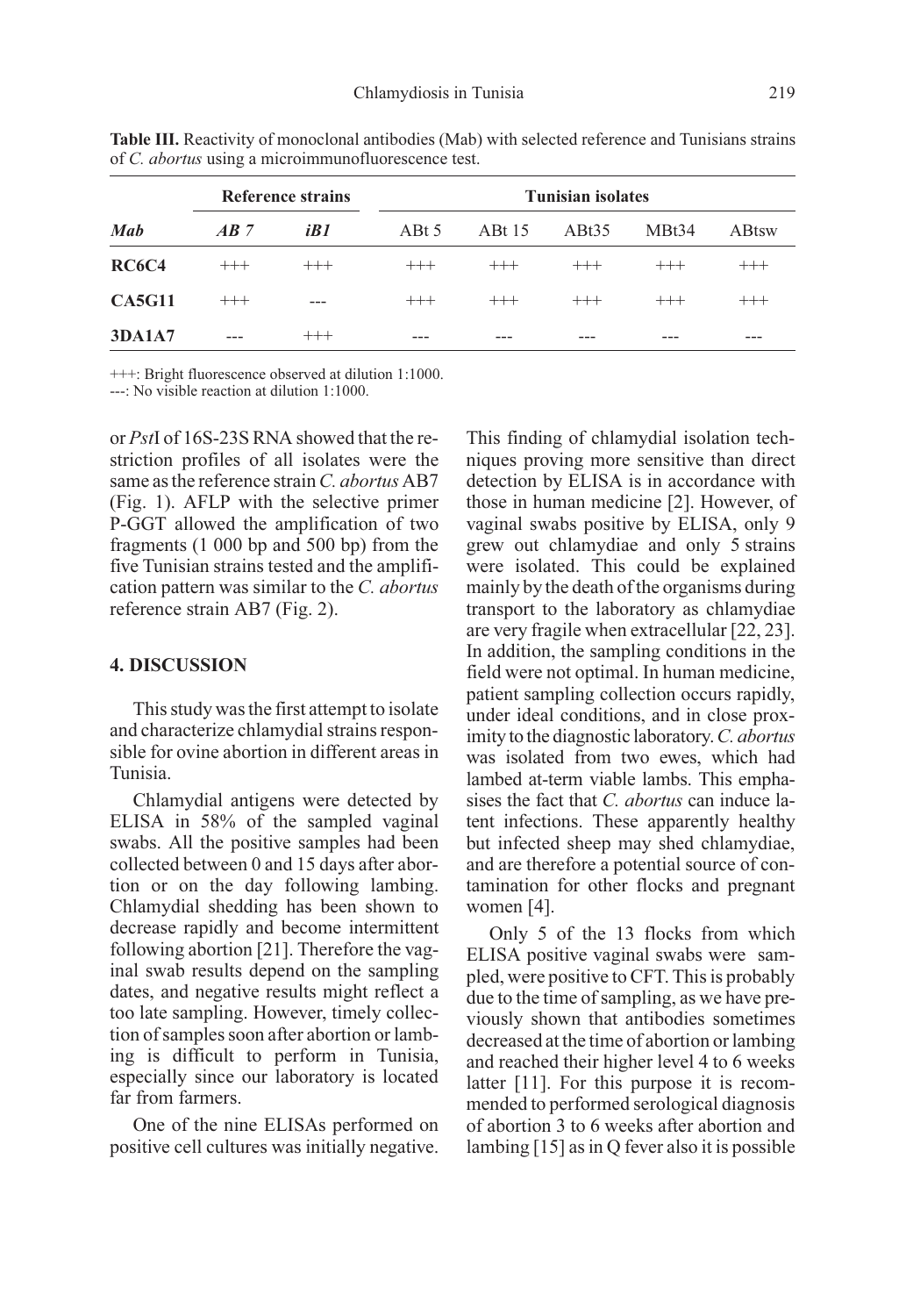

Figure 1. RFLP profiles of the 16S-23S rRNA region spacer of chlamydophila isolates after digestion with Bgl II (A) and Pst I (B) and electrophoresis on 1.5%. \*Reference.



Figure 2. AFLP pattern obtained with the primer P-GGT. All Tunisians strains exhibited the same profile as the reference strain AB7.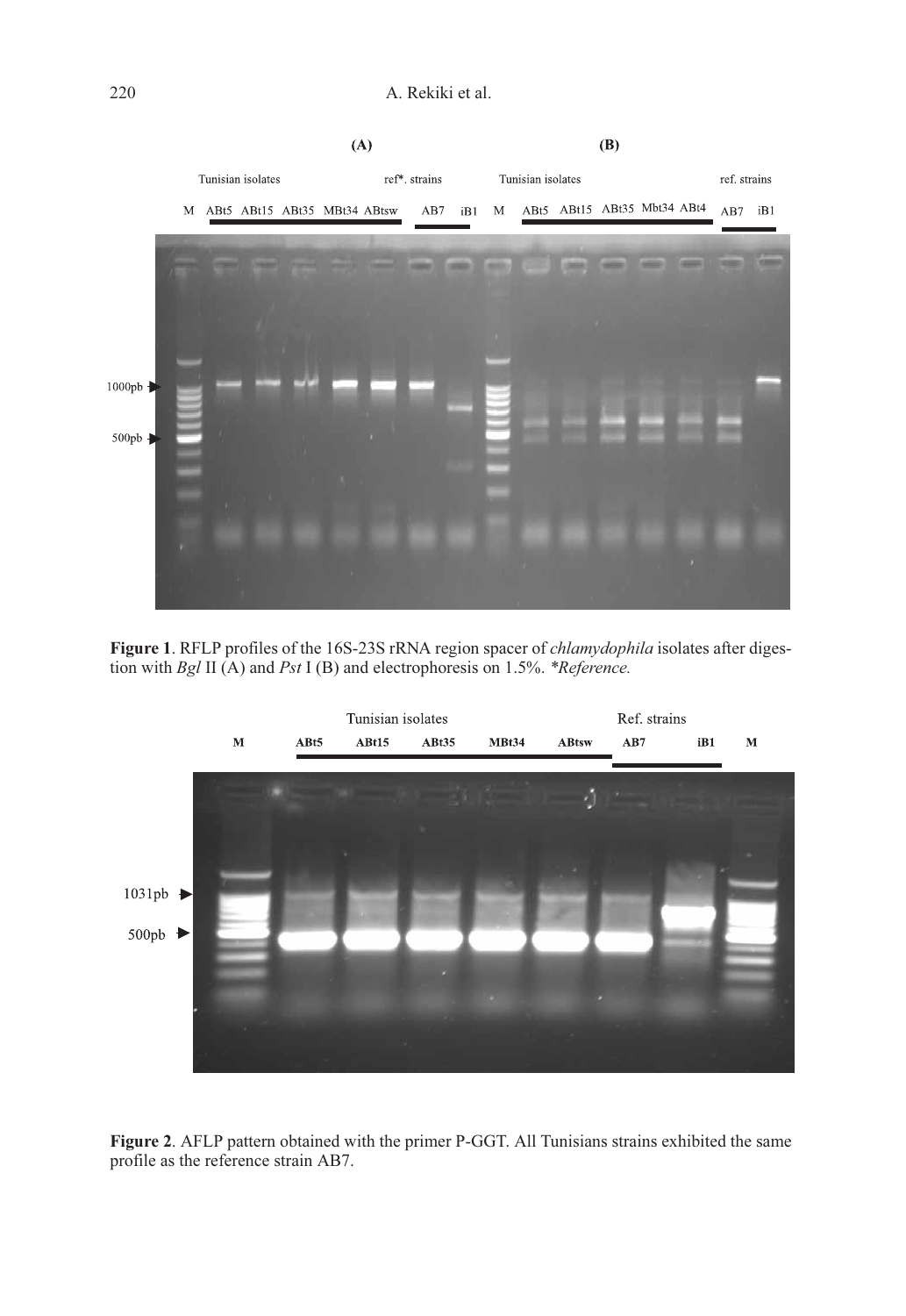to find serologically negative ewes shedding Coxiella [1].

No discrimination between the new isolates and the reference strain AB7 isolated in France from an ovine abortion [10], was demonstrated using either PCR-RFLP of the 16S-23S RNA intergenic spacer or MIF. These methods have been used to characterise chlamydial strains [7, 9, 13] and to type *C. trachomatis* with relative ease. These techniques, however, were enable to differentiate among C. abortus strains [8, 19]. For this purpose, only AFLP analysis has been used so far [3]. AFLP analysis has revealed that these strains were closely related to C. *abortus* strains isolated in France but different from those isolated in the United Kingdom, Greece and the USA [3]. This suggests that abortive chlamydiosis in Tunisia shares the same ancestor as French strains. The use of different enzyme and primer pairs in the application of both methods described by Boumedine and Rodolakis [3] or by Vos et al. [24] will be used in further study to answer the question of a common origin between French and Tunisian strains.

Our preliminary investigation showed the importance of C. abortus as the cause of abortion in sheep flocks. This study was the first to isolate and perform initial characterisation of the Tunisian strains of C. abortus. This work will be made more complete by including isolations from ovine and other species (for example. caprine), and from flocks localized in different regions of Tunisia. Molecular and comparative studies between local and other strains will be continued.

## ACKNOWLEDGEMENTS

The authors are grateful to Skaneta Tabou for his help with reviewing the manuscript (MD, Renal Fellow, Renal Unit, Massachusetts General hospital and Harvard Medical School). We also thank Dr Lassoued Habib for his help collecting samples and to the "Secrétariat d'État Tunisien à la recherche scientifique et à la technologie" and the "Institut Français de Coopération".

## REFERENCES

- [1] Berri M., Souriau A., Crosby M., Crochet D., Lechopier P., Rodolakis A., Relationships between the shedding of Coxiella burnetii, clinical signs and serological responses of 34 sheep, Vet. Rec. 148 (2001) 502-505.
- [2] Black C.M., Current methods of laboratory diagnosis of Chlamydia trachomatis infections, Clin. Microbiol. Rev. 10 (1997) 160-184.
- [3] Boumedine K.S., Rodolakis A., AFLP allows the identification of genomic markers of ruminant Chlamydia psittaci strains useful for typing and epidemiological studies, Res. Microbiol. 149 (1998) 735-744.
- [4] Buxton D., Barlow R.M., Finlayson J., Anderson I.E., Mackellar A., Observations on the pathogenesis of Chlamydia psittaci infection of pregnant sheep, J. Comp. Pathol. 102 (1990) 221- 237.
- [5] Caldwell H.D., Kromhout J., Schachter J., Purification and partial characterization of the major outer membrane protein of Chlamydia trachomatis, Infect. Immun. 31 (1981) 1161-1176.
- [6] Dlissi E., Hammami S., Seghaïer Ch., Russo P., Sanchis R., Rekiki A., Proceeding XVe Congrès Maghrébin : Incidence comparative des maladies abortives des petits ruminants en Tunisie, ANMVT (Ed.), Tunisie, 1998, pp. 70-71.
- [7] Eb F., Orfila J., Serotyping of Chlamydia psittaci by the micro-immunofluorescence test: isolates of ovine origin, Infect. Immun. 37 (1982) 1289-1291.
- [8] Everett K.D., Bush R.M., Andersen A.A., Emended description of the order Chlamydiales, proposal of Parachlamydiaceae fam. nov. and Simkaniaceae fam. nov., each containing one monotypic genus, revised taxonomy of the family Chlamydiaceae, including a new genus and five new species, and standards for the identification of organisms, Int. J. Syst. Bacteriol. 49 (1999) 415-440.
- [9] Everett K.D., Chlamydia and Chlamydiales: more than meets the eye, Vet. Microbiol. 75 (2000) 109-126.
- [10] Faye P., Charton L., Mage C., Layec C., Propriétés hémagglutinantes du 'virus' de l'avortement enzootique des petits ruminants (souches de Rakeia d'origine ovine et caprine), Bull. Acad. Vét. 45 (1972) 169-173.